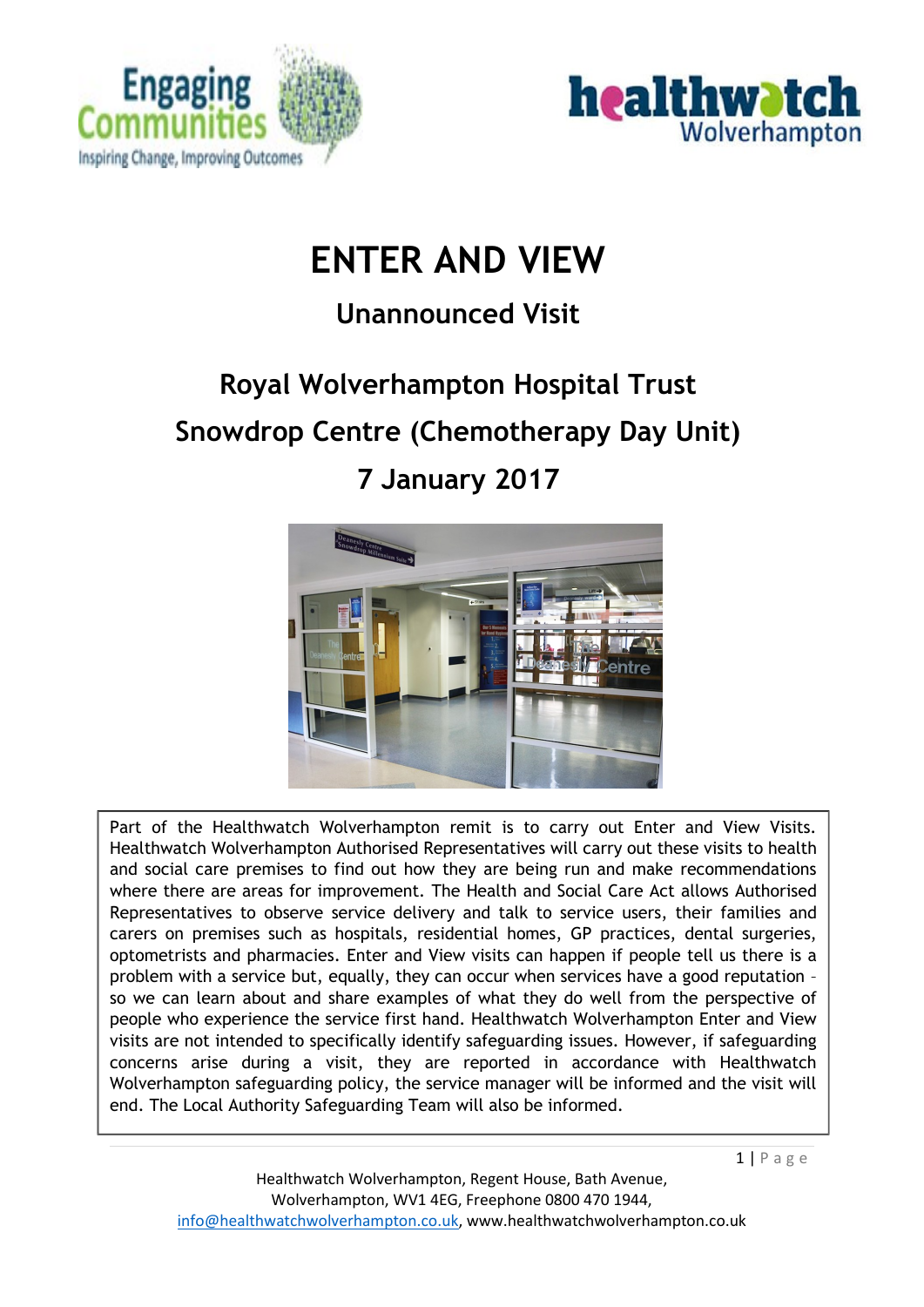| <b>Provider Details</b> |                                                                                                                                         |  |
|-------------------------|-----------------------------------------------------------------------------------------------------------------------------------------|--|
| Name:<br>Address:       | Royal Wolverhampton Hospital Trust (RWHT)<br>The Royal Wolverhampton Hospital NHS Trust, Wolverhampton Road,<br>Wolverhampton, WV10 OQP |  |
| <b>Manager:</b>         | <b>Sister McGuire</b>                                                                                                                   |  |
| Date of Visit:          | Saturday 7 January 2017 at 11.00am                                                                                                      |  |

| <b>NAME</b>   | <b>ROLE</b>                      |
|---------------|----------------------------------|
| Dana Tooby    | Authorised Representative (Lead) |
| Rasham Gill   | <b>Authorised Representative</b> |
| Kirpal Bilkhu | <b>Authorised Representative</b> |
| Mary Brannac  | <b>Authorised Representative</b> |

#### *Purpose of Visit:*

An announced visit was carried out on 5 December 2015 due to Healthwatch receiving concerns in respect of services at the Snowdrop Centre around staffing levels at weekends and the temperature of the unit as patients waiting to be treated had complained of feeling cold.

#### **Reason for re-visit (unannounced)**

On the day of the unannounced visit the Authorised Representatives found there was full staff complement.

To see if recommendations to the provider have been put in place since the last visit.

- Notice entitled **'Re: Important changes to the emergency assessment and admission pathways for our patients'** should be briefer or bullet pointed and positioned more prominently, not amongst other notices on the wall.
- **Thermometers should be introduced to the unit and temperatures monitored** regularly. A system should be looked into for localised adjustment of the temperature due to the patient group being treated.
- GP's should be reminded of the new A&E protocol to avoid unnecessary waiting and distress for Oncology and Haematology patients.

More recently Healthwatch had received further concerns from a service user about the staffing /management levels at the weekend therefore it was decided that a revisit would take place unannounced on a weekend.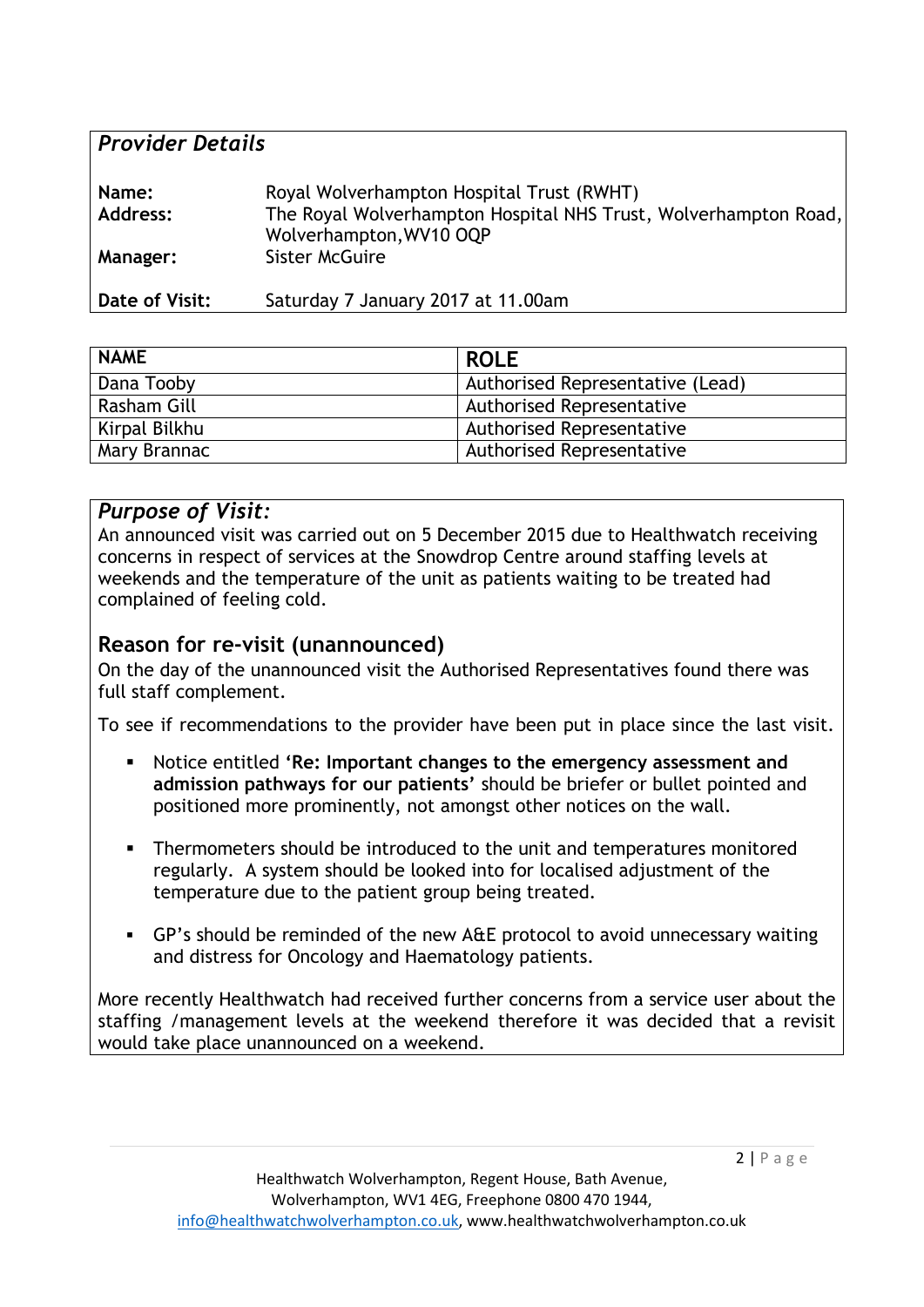# *Acknowledgements:*

Healthwatch Wolverhampton would like to thank the Staff Nurse, patients, relatives and staff for their co-operation during the visit.

# *1.0 Physical Environment*

## **External**

- 1.1 The Authorised Representatives arrived at the hospital between 10.45am and 10.55am. A bus stop was located next to the car park which had several empty spaces, disability parking and a large unused bike rack.
- 1.2 Plastic umbrella covers, a waste bin and hand wash were positioned at the entrance to the building.

#### **Internal**

- 1.3 Signage was very good leading to Ward C35 (Deanesly Ward). There were no specific signs directed towards the Snowdrop Centre until entering this ward.
- 1.4 Access to the Snowdrop Centre is through Deanesly Ward and the first sign to it was located left of the main Reception area.
- 1.5 An A3 laminated poster, '**Important changes to the emergency assessment and admission pathways for our patients' Nov 2015'** was hanging from the wall on the left side of the corridor next to the Exit sign and was not immediately visible.

This was the sign the previous Healthwatch visit had recommended should be placed in a prominent and uncluttered position.

- 1.6 The Snowdrop Centre has a Reception and Waiting room and the treatment area has several bays which can be curtained off for privacy with seating for accompanying visitors. The Snowdrop Centre can treat up to eighteen patients.
- 1.7 Three members of staff were in the Reception area on arrival. Two were sitting at PC stations and the third was standing between Reception and the Treatment area.
- 1.8 The Staff Nurse identified herself as being the most senior member of staff on duty; on receipt of the Healthwatch introductory letter she was friendly and welcoming and advised the Authorised Representatives to hang their coats in the staff room and wash hands.
- 1.9 The Waiting room has seating for about fifteen people, a sealed wall mounted information board, a table with cold drinks and a fan that could be used to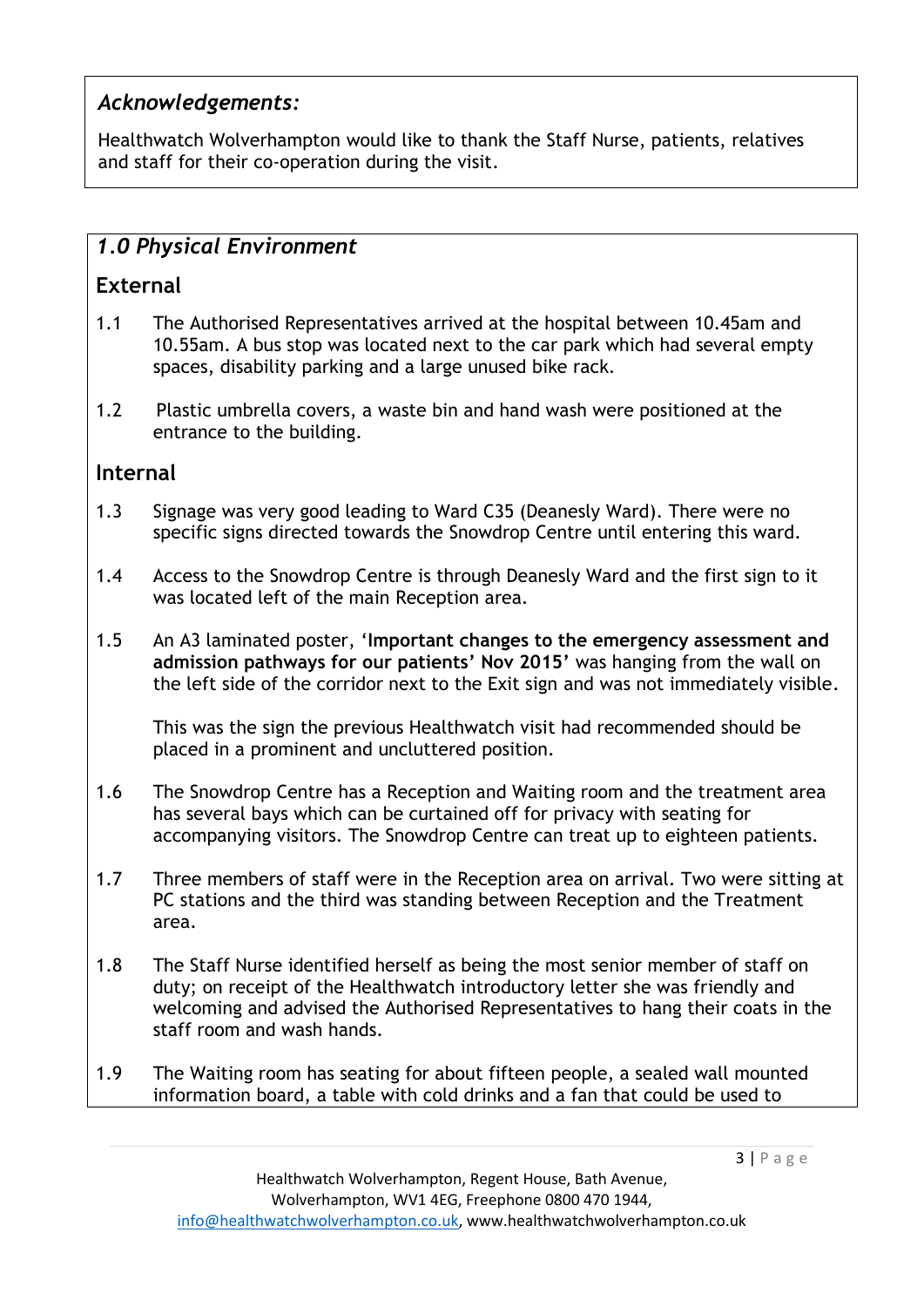increase or decrease the temperature.

- 1.10 The waiting room was clean and tidy with lots of useful information around but some of it was very out-of-date i.e. a press release dated 2013.
- 1.11 The waiting room was empty throughout the visit as the booking system ensures that staff are ready and waiting for patients to arrive.
- 1.12 There were two patient toilets but the accessible one had a missing cover on the door so that the status of the room could not be changed from vacant to engaged or vice versa.
- 1.13 Two sets of hand gel were wall mounted at the Snowdrop Centre.
- 1.14 The medicine cupboard is situated opposite reception and is kept locked.
- 1.15 There were two wall mounted thermometers in the Snowdrop Centre; reception area showed 24 degrees and the digital one in the patient area showed 23.3 degrees.
- 1.16 The Snowdrop Centre was warm, clean and fresh with no unpleasant or offensive smells.

# *2.0 Staff Numbers*

- 2.1 As it was the weekend there were three members of staff on duty: two qualified nurses and a healthcare assistant. The Staff Nurse explained that, "this was the normal staffing ratio over weekends."
- 2.2 "A booking system is used the number of patients expected is always known and can be planned around."
- 2.3 The Staff Nurse said, "There is a directorate –wide shortage of staff due to staff sickness or unfilled vacancies."
- 2.4 "Bank staff are used for clinics and staff shortages when necessary."
- 2.5 "Staff shortages are generally managed through split shift."
- *2.*6The Snowdrop Centre seemed to be adequately staffed for the number of patients being treated.

#### *3.0 Agency Usage*

3.1 None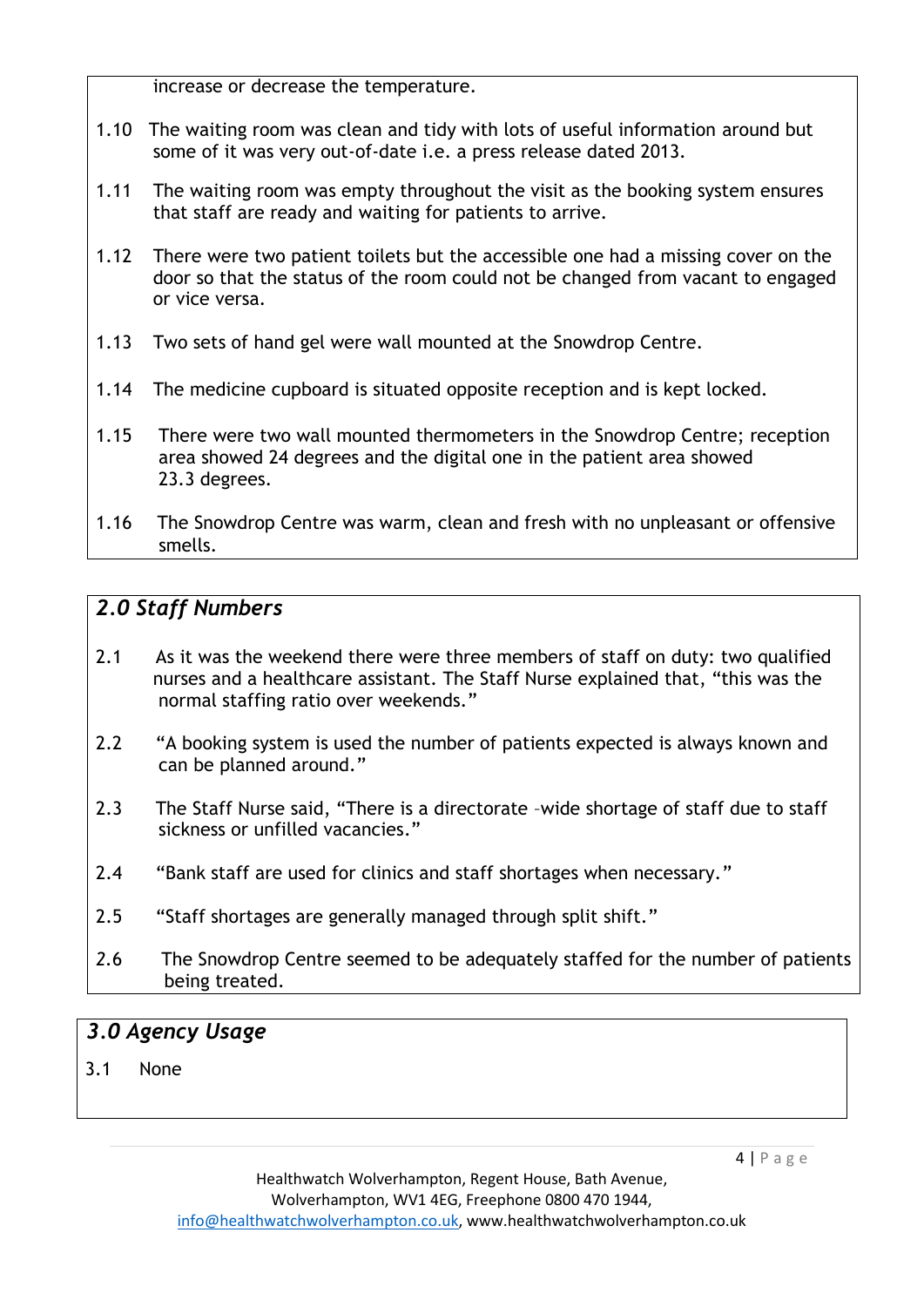# *4.0 Patient Experiences and Observations:*

- 4.1 Six patients were receiving treatment on arrival and three or four more turned up during the visit.
- 4.2 All the patients spoke highly of their treatment and care.
- 4.3 Whilst most patients said, "the ward is warm enough", one patient needed a blanket and another said, "I feel a bit cold but do not want a blanket."
- 4.4 This patient comes in for a few hours for treatment and said, "there are enough staff, treatment and medication has been explained to me." This patient also said, "privacy and dignity was maintained." Although the patient did not want a blanket however felt that the room was "a bit cool."
- 4.5 This patient is taking part in a clinical trial which allows a free taxi to and from the hospital. Treatment lasts between three and six hours each time. The patient said, "he was very satisfied with the treatment and care that is received." The spouse agreed that the patient is made comfortable and feels well looked after.
- 4.6 A patient comes for blood transfusions and attends for support on a fortnightly or monthly basis. The patient is fully aware of the medication prescribed and said they "couldn't speak highly enough about the unit- it is second to none." Although normally comfortable was feeling a little bit cold and had been given a blanket. This patient went on to say, "Staff are very helpful and understanding and always ready to answer any questions. 10 out of 10."
- 4.7 For this patient it was first time at the Snowdrop Centre and she commented "everyone was absolutely great. I thought that the temperature in the unit was fine."

# *5.0 Family and Carer Experiences and Observations*

- 5.1 The family members that were spoken to all agreed that staff were helpful and friendly.
- 5.2 One relative said "Everyone is so friendly."
- 5.3 None of the relatives were aware of the complaints process but all felt that staff were always willing to answer questions and address any concerns.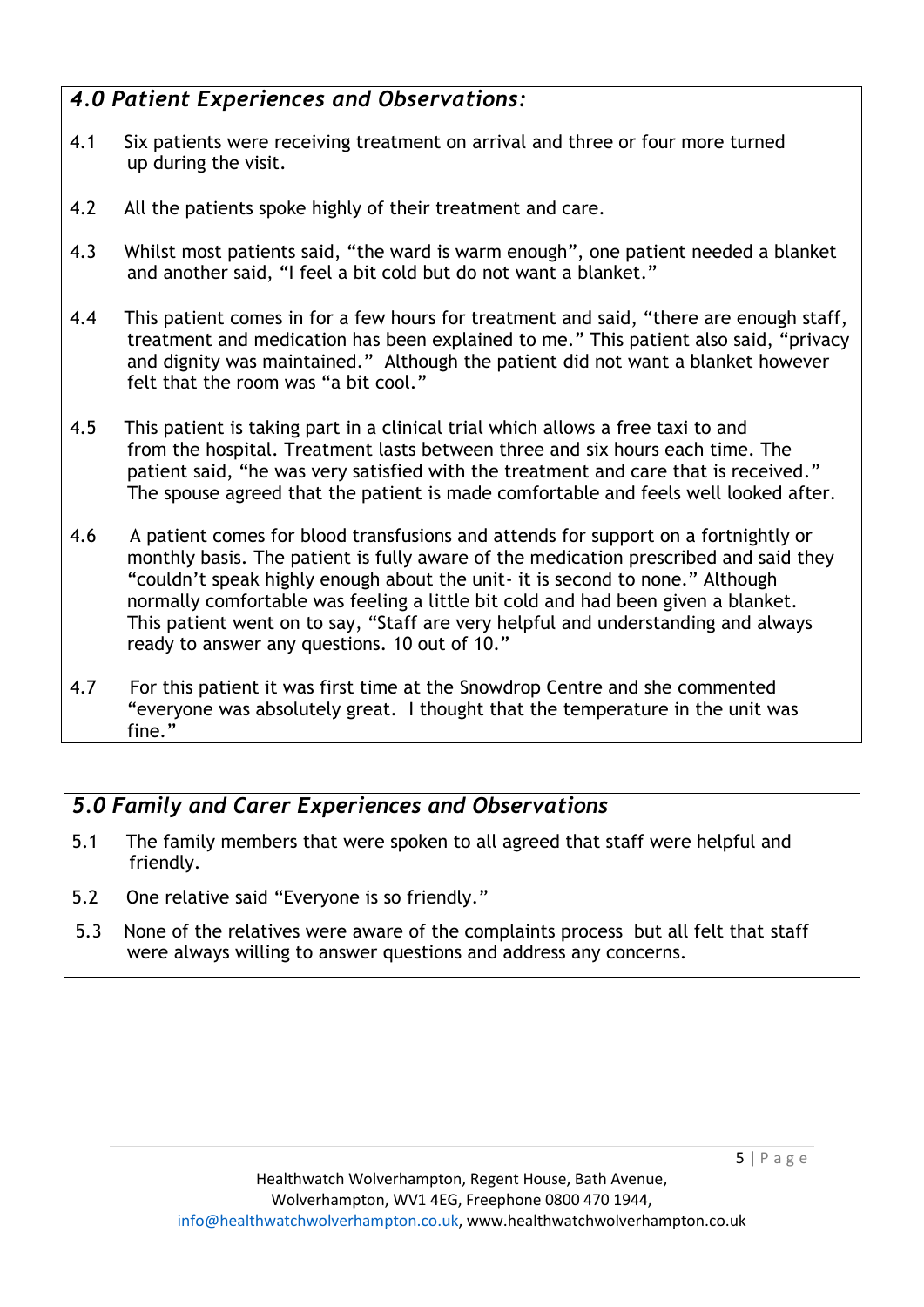# *6.0 Catering Services*

- 6.1 Cold drinks are available in the waiting room.
- 6.2 Fluids are available throughout the day for patients and those having treatment for the whole day are given a sandwich too.

# *7.0 Staff Experiences and Observations:*

- 7.1 Supervision takes place at least on an annual basis and staff are actively encouraged to attend both in-house and external courses and training.
- 7.2 The Staff Nurse has recently attended training for chemotherapy in Birmingham.
- 7.3 The Staff Nurse said, "demand for services provided by the Snowdrop Centre is growing and that more space, staff and resources are needed to meet this demand."
- 7.4 The Staff Nurse said, "I welcome visits from organisations such as Healthwatch as they see things with fresh eyes and can bring about change for the better."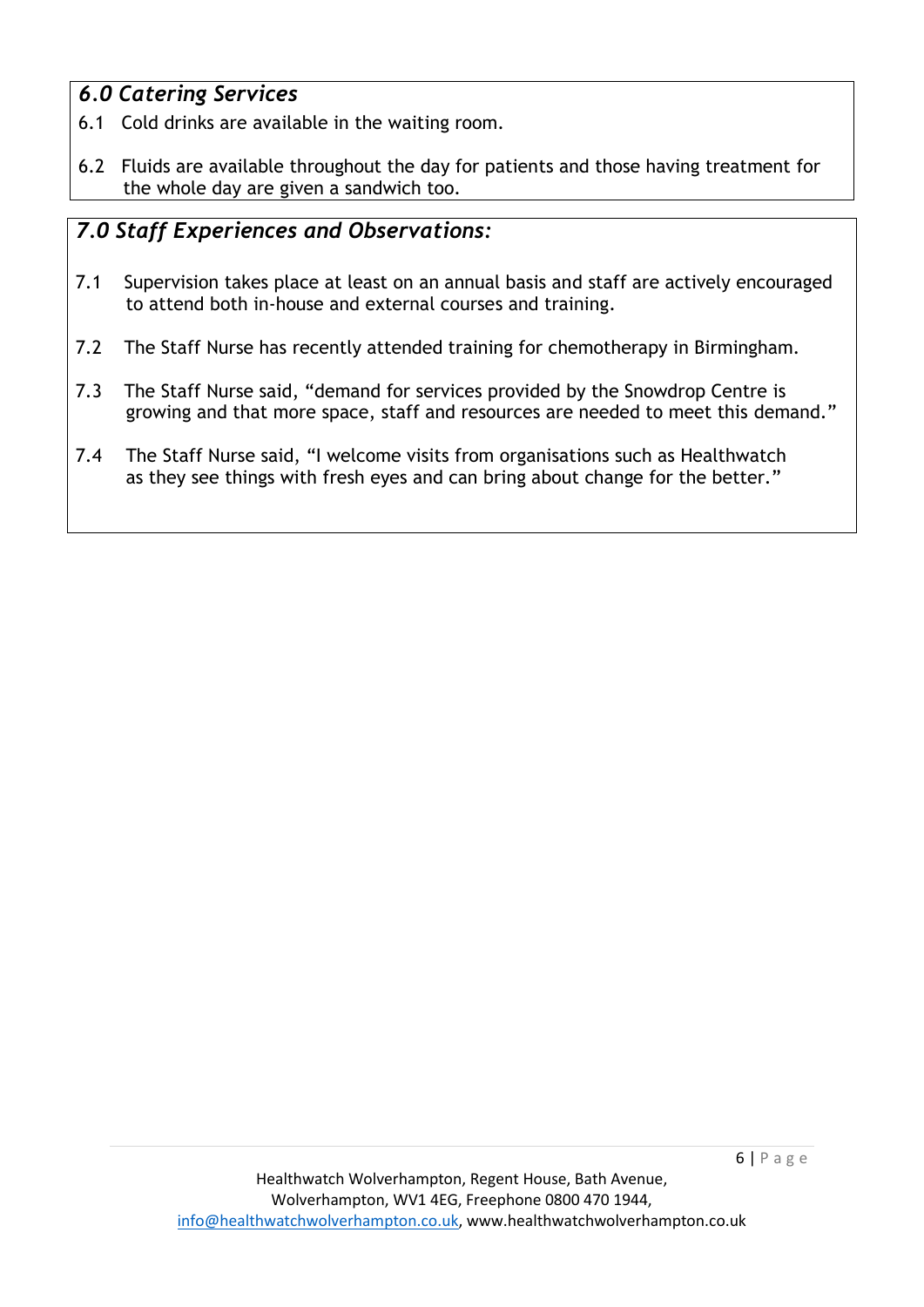# *8.0 Summary, Comments and Further Observations*

- 8.1 The Snowdrop Centre (Chemotherapy Day Unit) is based within the Deanesly Centre (Ward C35). It has a specialised team of Clinical Oncologists, Medical Oncologists, Chemotherapy trained nurses and Clinical Nurse specialists providing chemotherapy, blood transfusions, platelet and line flushing for outpatients.
- 8.2 Whilst signage to Deanesly Ward was clear, the sign for the Snowdrop Centre was not as apparent as it was within Deanesly itself.
- 8.3 The laminated poster titled **'Re: Important changes to the emergency assessment and admission pathways for our patient'** was located next to the Exit sign in the corridor leading to Snowdrop Centre and was not easily seen by those entering the Snowdrop Centre.
- 8.4 There were several ways that patients were encouraged to give feedback such as Compliments, a Complaints box, Patient Advice Liaison Service (PALS) leaflets and Feedback cards and there were several Thank You cards on display.
- 8.5 On arrival and throughout the visit, the Snowdrop Centre felt warm and comfortable and the temperature was monitored using the thermometers.
- 8.6 There were no unpleasant smells anywhere in the Snowdrop Centre which was warm, clean, welcoming and had soft music playing in the background.
- 8.7 The Staff Nurse was advised of the purpose of the visit and approval was given for an Authorised Representative to take photographs of the environment (not including any staff or patients). She was then assured that the visit would be as unobtrusive as possible and would not compromise any treatment being received.
- 8.8 The Staff Nurse explained, "The patient's Consultant discusses treatment with them and explains all the treatment options. Before treatment actually begins patients are seen by a chemotherapy trained nurse who talks to them about what to expect when they attend for the first treatment, explains possible side effects and what they need to do should they experience any of these. Patients have the opportunity to ask questions, discuss concerns and to flag up any specific cultural or religious issue they may have. They are also given written information regarding their treatment and details of PALS and the 24-hour helpline. Every patient has a Treatment Care Plan and Chemotherapy booklet which is updated at each visit. Accidents and Incidents are recorded online using Datix by the Ward Manager and are dealt with by the relevant department within the hospital."
- 8.9 Throughout the visit staff were observed to be supporting patients even when it became busy. There was good interaction between patients and staff who were undertaking their duties.
- 8.10 Although thermometers had been introduced to the unit and positioned so they could be monitored by staff, it was not clear how this could be regulated for individual patients or what criteria was used for setting the temperature.

7 | P a g e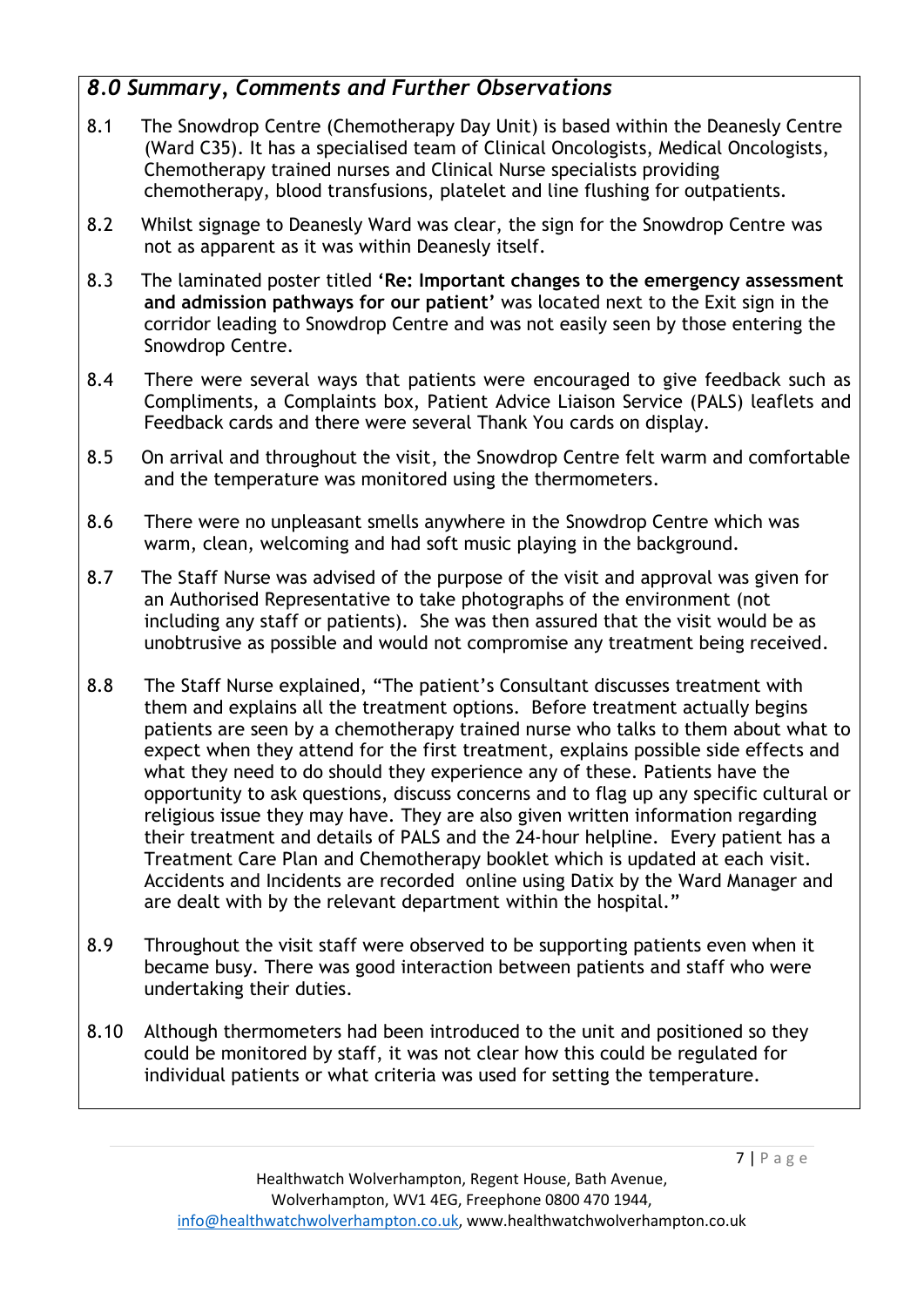- 8.11 Whilst most of the patients said, "they were warm enough" one patient had to be given a blanket and another refused one even though the patient "felt a draught."
- 8.12 Blankets and fans are offered to patients who are either too hot or too cold; the majority of patients who were receiving treatment during the visit seemed to find the temperature appropriate.
- 8.13 The staff nurse was asked what the process was for reminding GPs about the new A&E protocol to avoid unnecessary waiting and distress for Oncology and Haematology patients. The staff nurse replied, "I am not sure how they would be informed. My understanding is that patients are still referred to A&E at weekends and out-of-hours and that the Snowdrop Centre is contacted for advice before the patient's GP is informed." She suggested, "A more senior member of staff such as the Ward Manager would be able to provide this particular information."
- 8.14 It was not made clear whose responsibility it is to remind GPs of the new A&E protocol: Royal Hospital Trust, Clinical Commissioning Group, or NHS England. Clarification is required on this issue as well as the process for disseminating this information to staff working in the Oncology department.
- 8.15 No specific staffing or management issue was apparent although increased demand for the services provided at the Snowdrop Centre would require more staff, resources and physical space.

### *9.0 Follow- Up Action:*

The following information is to be requested from the service provider:

- 9.1 The A3 notice entitled **'Re: Important changes to the emergency assessment and admission pathways for our needs'** to be repositioned more securely in a more suitable place so that it could be seen by patients going into and exiting the Snowdrop Centre. An additional poster could also be located along the wall of the corridor closer to the Waiting room.
- 9.2 Explain how the optimum temperature is determined and how this is regulated for individual patients?
- 9.3 Explain whose responsibility it is to remind GPs of the new A&E protocol and what the process is for disseminating this information to staff working within the department?

8 | P a g e